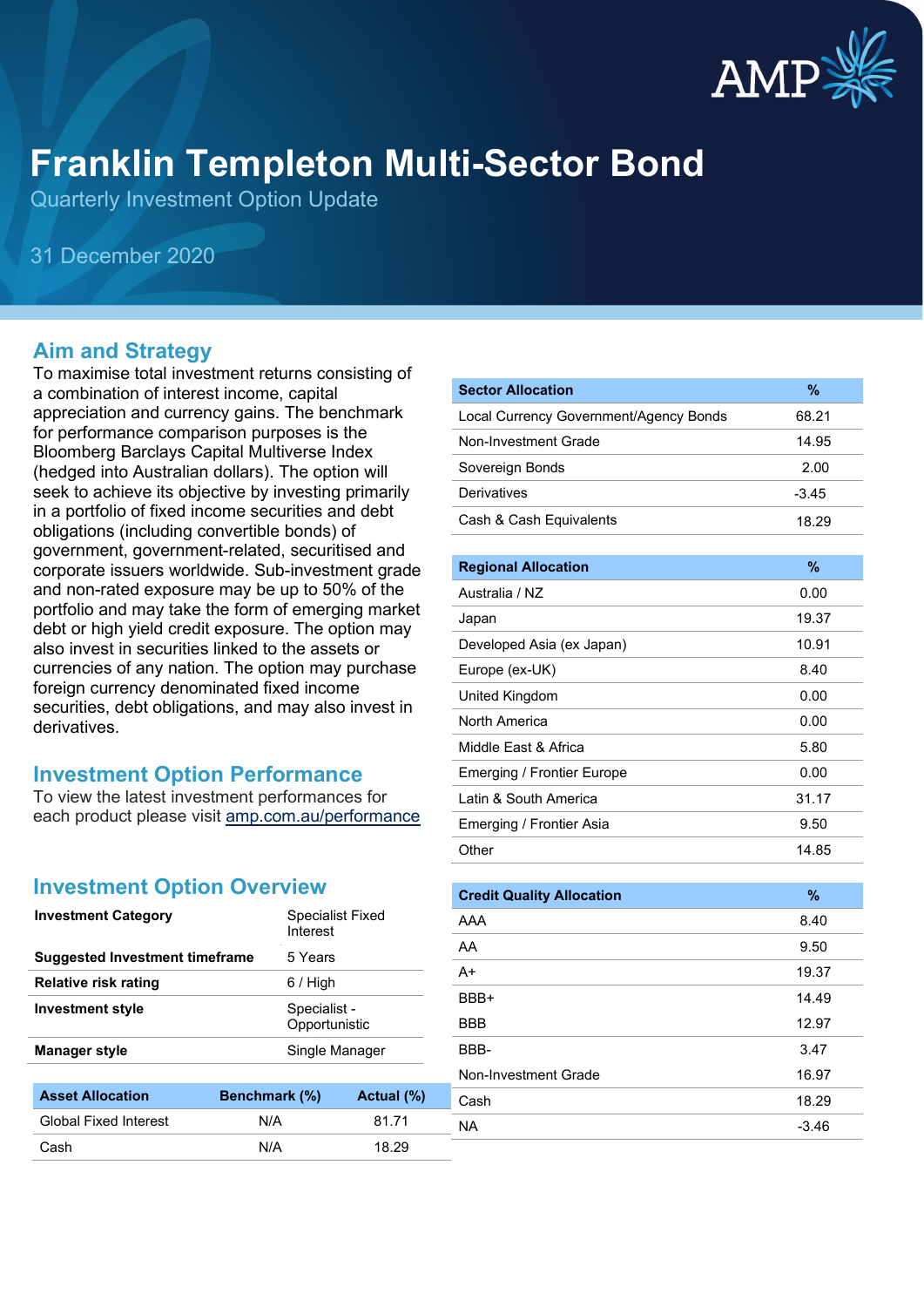#### **Portfolio Summary**

- Currency positions contributed to the portfolio's absolute performance, followed by interest-rate strategies.
- The portfolio's Australian-dollar hedge functioned as designed during the quarter, providing Australian investors with a return in Australian dollars (AUD) that approximates the return a US investor would receive in US dollars.
- Franklin Templeton continues to expect the euro to weaken against the USD given negative rates, as well as greater headwinds to growth and reflation efforts in Europe. Sovereign bond yields declined in much of core Europe, Latin America and Asia, notably Brazil, Mexico, Colombia, Indonesia and India

#### **Investment Option Commentary**

In the fourth quarter, currency positions contributed to the portfolio's absolute performance, followed by interestrate strategies. Overall credit exposures had a largely neutral effect on absolute results.

In currency markets, the USD broadly weakened against major developed market and emerging market currencies alike during the quarter. Positions in northern European currencies (the Norwegian krone and Swedish krona) contributed to absolute performance, as did the portfolio's net-positive positions in the Japanese yen and the Swiss franc. They expect the Japanese yen to appreciate against the USD in upcoming months given Japan's strong external balance.

Currency positions in Asia ex Japan (the Indonesian rupiah) and Latin America (the Colombian peso) also contributed to absolute performance. However, the portfolio's net-negative position in the euro detracted from absolute results, as did its tactical positioning (negative) in the Mexican peso. They continue to expect the euro to weaken against the USD given negative rates, as well as greater headwinds to growth and reflation efforts in Europe.

Sovereign bond yields declined in much of core Europe, Latin America and Asia, notably Brazil, Mexico, Colombia, Indonesia and India. The portfolio maintained a defensive approach regarding interest rates in developed markets, while holding duration exposures in select emerging markets. Select duration exposures in Latin America (Argentina and Mexico) contributed to absolute performance. On the duration front, Franklin Templeton continues to see value in specific local-currency emerging markets, specifically in countries with domestically driven economies that are less vulnerable to external shocks.

The portfolio's Australian-dollar hedge functioned as designed during the quarter, providing Australian investors with a return in Australian dollars (AUD) that approximates the return a US investor would receive in US dollars. Since the AUD appreciated 7.68% against the US dollar during the quarter, the hedge into AUD had a positive effect for AUD-based investors. The AUD appreciated 9.88% against the US dollar for the one-year period ended 31 December 2020.

#### **Market Commentary**

Risk assets initially rallied during the first couple weeks of 2020's fourth quarter, before broad risk aversion sharply returned in the second half of October. Investors appeared concerned over resurgent waves of COVID-19 cases around the world. However, market sentiments improved in November on apparent optimism over promising vaccine trials and prospects for a potential global economic recovery in 2021. Risk assets broadly rallied in November, as well as December as initial vaccine distributions commenced.

In currency markets, the US dollar broadly weakened against major developed market and emerging market currencies alike during the quarter. Sovereign bond yields declined in much of core Europe, Latin America and Asia, notably Brazil, Mexico, Colombia, Indonesia and India.

### **Outlook**

Franklin Templeton are optimistic for the potential effectiveness of vaccine distributions in 2021, which they expect to incrementally support a rebound in economic activity midway through the year. They anticipate being constructive in a number of regions as the world transitions towards a post-COVID era, with a particular focus on areas of Asia that have addressed the health crisis and economic crisis more effectively.

However, it remains crucial to be highly selective as there is wide variance in how countries have contained COVID-19, handled fiscal and monetary policy, and supported their economies.

Environmental, social and governance factors will play a major role in rebuilding the post-COVID world. Social cohesion and good governance have the power to accelerate a country's post-crisis recovery, or the lack thereof can stymie it.